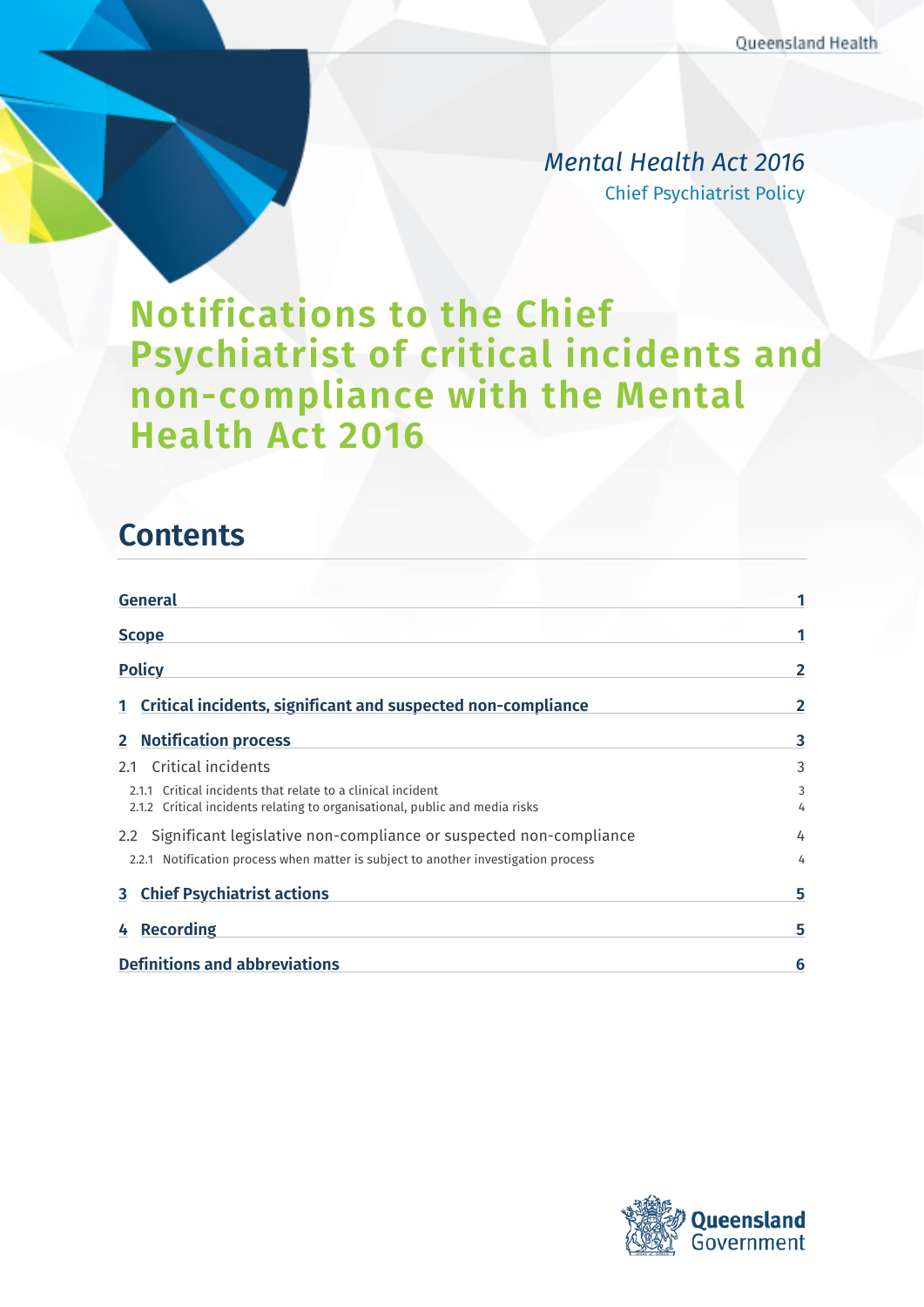# <span id="page-1-0"></span>**General**

The Chief Psychiatrist promotes adherence to clinical standards and best practice in the administration of the *[Mental Health Act 2016](https://www.legislation.qld.gov.au/view/html/inforce/current/act-2016-005)* (the Act) and is responsible for accountability and transparency as an essential part of governance arrangements and continuous quality improvement.

The Chief Psychiatrist's core functions under the Act include:

- protecting the rights of patients,
- ensuring the involuntary examination, assessment, treatment, care and detention of persons under the Act complies with the Act,
- facilitating the proper and efficient administration of the Act, and
- monitoring and auditing compliance with the Act.

The Act also provides that the Chief Psychiatrist may, by written notice, require the administrator of an authorised mental health service (AMHS) to provide the Chief Psychiatrist with a stated document or information about a patient who is, or has been, examined, assessed or treated in the service, or any other matter relevant to the Chief Psychiatrist's functions. The administrator must comply with the notice.

AMHS administrators must ensure that the Chief Psychiatrist is notified as soon as practicable of any critical incident involving a patient, or any incident involving significant noncompliance or suspected non-compliance by the AMHS with the Act.

## <span id="page-1-1"></span>**Scope**

This Policy is mandatory for all AMHSs. An authorised doctor, authorised mental health practitioner (AMHP), AMHS administrator, or other person performing a function or exercising a power under the Act **must** comply with this Policy.

For public sector AMHSs, notifying the Chief Psychiatrist of the events specified in this Policy is in addition to any requirements under other legislation such as the *[Hospital and Health](https://www.legislation.qld.gov.au/view/html/inforce/current/act-2011-032)  [Boards Act 2011](https://www.legislation.qld.gov.au/view/html/inforce/current/act-2011-032)*.

Public sector AMHS are required to comply with the requirements of the [Patient Safety Health](https://www.health.qld.gov.au/system-governance/policies-standards/health-service-directives/patient-safety)  [Service Directive \(QH-HSD-032:2014\)](https://www.health.qld.gov.au/system-governance/policies-standards/health-service-directives/patient-safety) and the [Health Service Directive Patient Safety Guideline](https://www.health.qld.gov.au/system-governance/policies-standards/health-service-directives/patient-safety/clinical-incident-management)  [for Clinical Incident Management \(QH-HSDGDL-032-2\).](https://www.health.qld.gov.au/system-governance/policies-standards/health-service-directives/patient-safety/clinical-incident-management)

For private sector AMHSs, notifying the Chief Psychiatrist of the events specified in this Policy is in addition to the requirements specified in any other legislation such as the *[Private Health](https://www.legislation.qld.gov.au/view/html/inforce/current/act-1999-060)  [Facilities Act 1999](https://www.legislation.qld.gov.au/view/html/inforce/current/act-1999-060)*.

This Policy **must** be implemented in a way that is consistent with the Objects and Principles of the Act.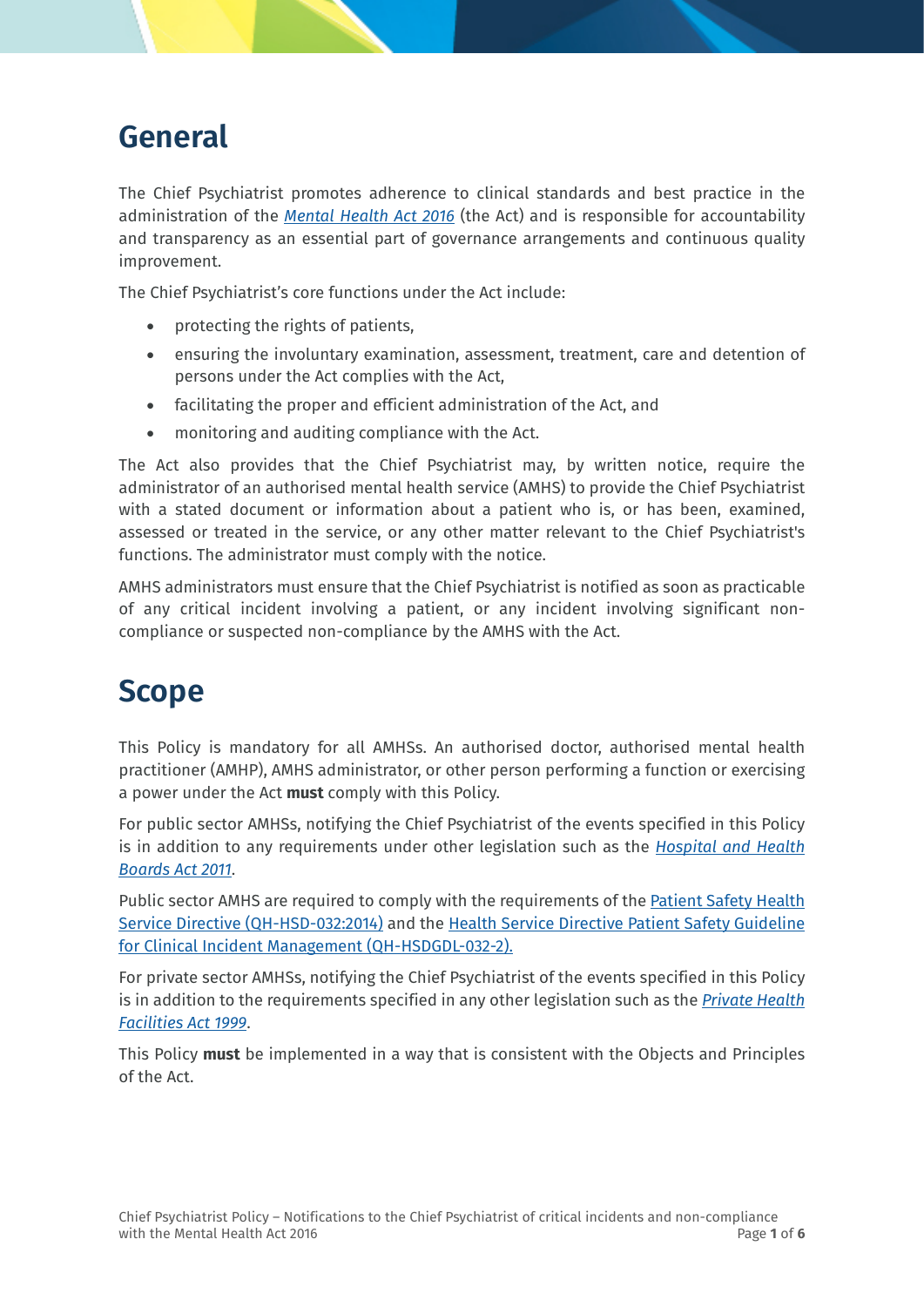# <span id="page-2-0"></span>**Policy**

# <span id="page-2-1"></span>**1 Critical incidents, significant and suspected non-compliance**

AMHS administrators **must** ensure notification to the Chief Psychiatrist of a 'critical incident' or incident involving significant non-compliance or suspected non-compliance with the Act, involving a patient of the service.

The administrator **must** ensure notification to the Chief Psychiatrist as soon as practicable[1](#page-2-2) after becoming aware of the incident.

### **Key Points**

 $\overline{a}$ 

#### **Critical incidents include:**

- Clinical incidents requiring mandatory reporting under existing legislation:
	- $\circ$  the death, or injury resulting in likely permanent harm, of a person receiving treatment or care for a mental illness in an AMHS
	- $\circ$  the death, or injury resulting in likely permanent harm, of a person who, within thirty (30) days preceding their death, received treatment or care for a mental illness as a patient of an AMHS, if the AMHS becomes aware of the person's death or injury.
- Additional clinical incidents to be notified:
	- o an incident resulting in significant mental or physical harm to an inpatient
	- o allegations of sexual assault or sexual safety incidents resulting in significant mental or physical harm involving an inpatient
	- o a serious adverse clinical incident such as the incorrect administration of medication to a patient which could have resulted in serious harm.
- Additional incidents outside of existing legislative reporting requirements:
	- o any incident (clinical or non-clinical) affecting the health, safety or well-being of a patient or another person which could attract public attention or adversely affect the organisational reputation of the AMHS (see section [2.1.2\)](#page-4-0).

<span id="page-2-2"></span><sup>&</sup>lt;sup>1</sup> Under the Chief Psychiatrist Policies for [Seclusion,](https://www.health.qld.gov.au/__data/assets/pdf_file/0025/465163/cpp-seclusion.pdf) Physical Restraint and Mechanical Restraint, the Chief Psychiatrist must be notified **immediately** if seclusion, physical restraint or mechanical restraint results in, or is associated with, the death of a patient, or significant harm to a patient or other person, during the seclusion or restraint or within **24 hours** of the seclusion or restraint.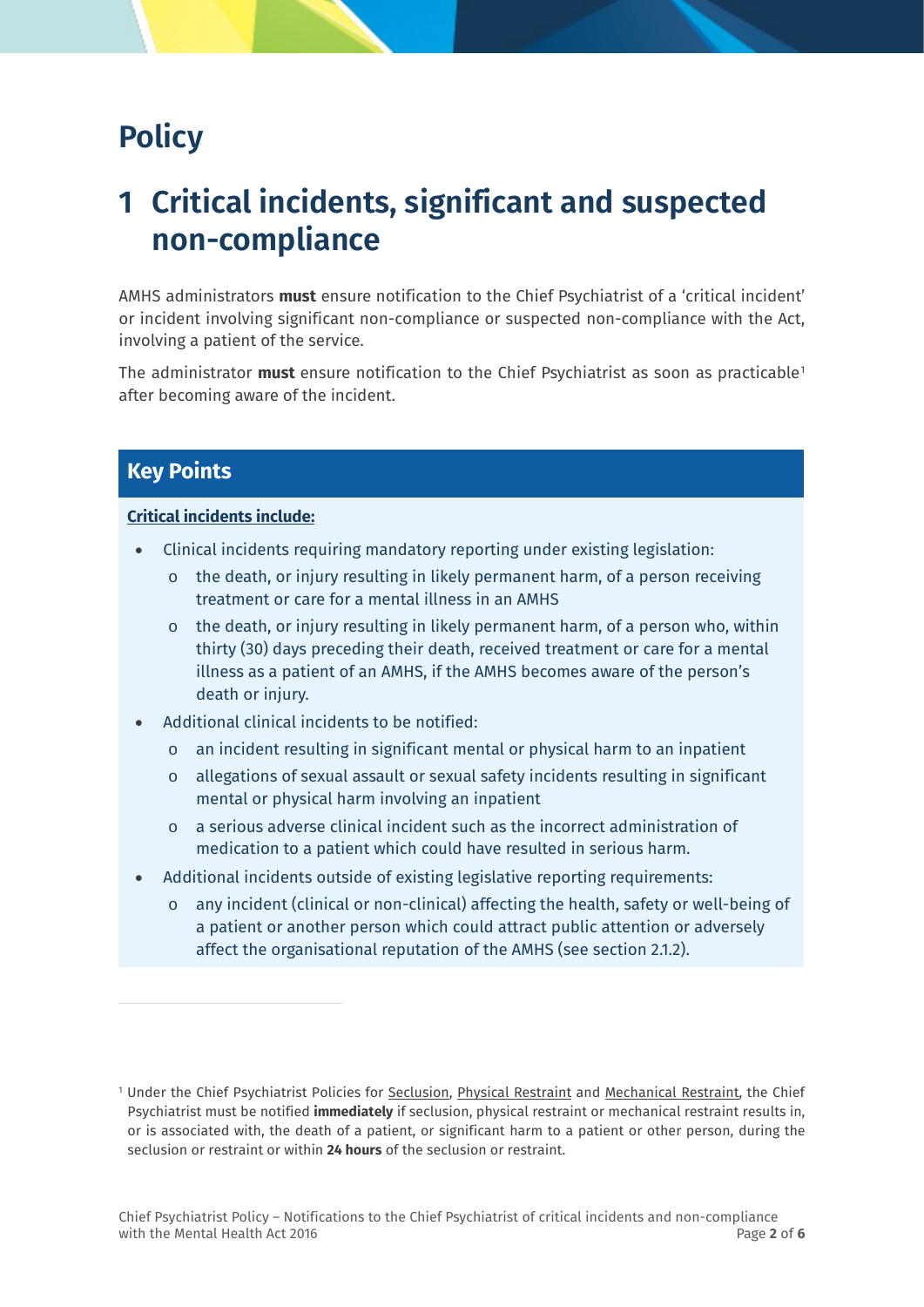#### **Significant non-compliance means:**

- detention of a person other than in accordance with the Act, or
- provision of a regulated treatment (e.g. electroconvulsive therapy) other than in accordance with the Act, or
- the use of seclusion, mechanical restraint, physical restraint or administration of medications other than in accordance with the Act, or
- a breach of any offence provision of the Act (e.g. ill-treatment of patients, contravention of the confidentiality obligations, assisting a patient to unlawfully absent themselves, giving false or misleading information to an official, and obstructing of an official).

#### **Suspected non-compliance means:**

• a matter involving possible non-compliance which has yet to be determined as non-compliance with the Act and may require formal investigation at service level and/or by the Chief Psychiatrist.

# <span id="page-3-0"></span>**2 Notification process**

## <span id="page-3-1"></span>2.1 Critical incidents

### <span id="page-3-2"></span>2.1.1 Critical incidents that relate to a clinical incident

### **Key Points**

The Chief Psychiatrist is notified of critical incidents which relate to a clinical incident as follows:

- Public sector AMHS**:**
	- o Notification is made through the Queensland Health clinical incident reporting system. The Office of the Chief Psychiatrist receives notification reports from the Department of Health Patient Safety and Quality Improvement Service generated from the Queensland Health clinical incident reporting system.
- Private sector AMHS**:**
	- o Notification is made with the Notification of Critical Incidents (Private Sector Authorised Mental Health Services) form*.*

AMHS administrators must provide the Chief Psychiatrist with a copy of any local clinical incident analysis within **ninety (90) days** of the notification of the incident.

Notification under other Chief Psychiatrist Policies should also be provided in line with notification requirements in those policies.

In addition to the above notification process, AMHSs should use their discretion as to the need to also advise the Office of the Chief Psychiatrist directly of critical incidents via [MHA2016@health.qld.gov.au](mailto:MHA2016@health.qld.gov.au) or via phone contact with the Chief Psychiatrist.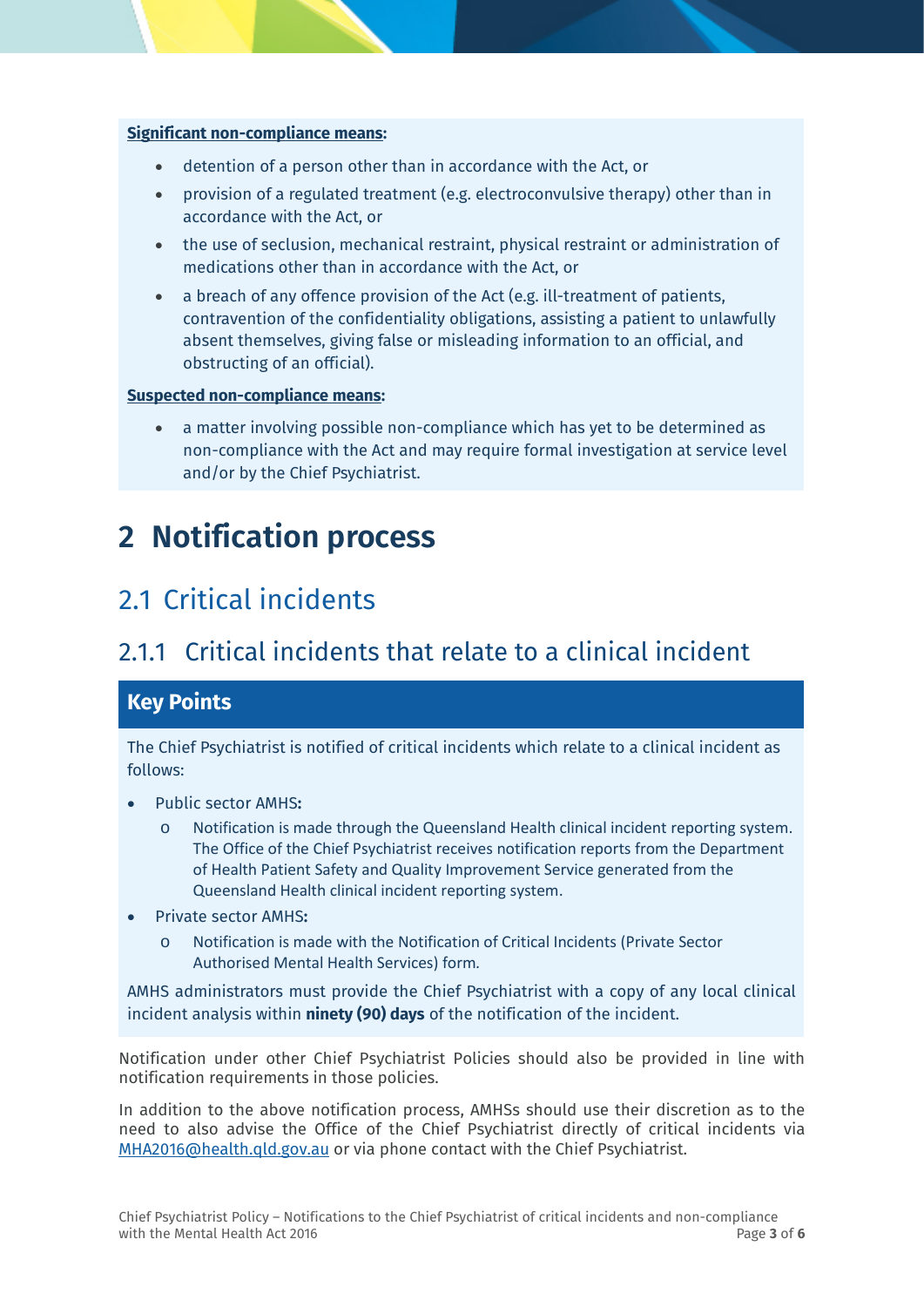### <span id="page-4-0"></span>2.1.2 Critical incidents relating to organisational, public and media risks

### **Key Points**

The Chief Psychiatrist must be notified, by phone contact, as soon as practicable of any incident (clinical or non-clinical) affecting the health, safety or well-being of a patient or another person which could attract public attention or adversely affect the organisational reputation of the AMHS.

Written notification must also be made via [MHA2016@health.qld.gov.au](mailto:MHA2016@health.qld.gov.au) and must include:

- person details (who)
- incident details (what, when and where)
- facility/service type
- RiskMan reference number (if applicable), and
- outcome (including facility/service response and planned actions).

AMHS staff should refer to the relevant HHS or organisational media relations policy and local procedures to ensure legislative requirements, patient privacy obligations and community expectations are met.

## <span id="page-4-1"></span>2.2 Significant legislative non-compliance or suspected non-compliance

AMHS administrators **must** notify the Chief Psychiatrist of significant or suspected noncompliance, by completing the [Notification to the Chief Psychiatrist of Significant Non](https://www.health.qld.gov.au/__data/assets/word_doc/0035/842696/Notification-to-Chief-Psychiatrist-of-Significant-Non-Compliance-with-the-Act_Form.docx)[compliance form](https://www.health.qld.gov.au/__data/assets/word_doc/0035/842696/Notification-to-Chief-Psychiatrist-of-Significant-Non-Compliance-with-the-Act_Form.docx) in the Consumer Integrated Mental Health Application (CIMHA), as soon as practicable. The Office of the Chief Psychiatrist receives an automatic notification once the form is completed.

This notification **must** occur whether or not the significant or suspected non-compliance results in harm to the patient.

### <span id="page-4-2"></span>2.2.1 Notification process when matter is subject to another investigation process

If the Administrator of an AMHS is concerned about confidentiality and privacy issue surrounding a significant or suspected non-compliance event, due to other ongoing investigative process within the service, the Administrator of the AMHS **must** notify the Chief Psychiatrist of the matter by phone and email.

The email **must** contain the following:

- details of the incident, and
- why the non-compliance event cannot be recorded on the patients CIMHA profile, including details of the ongoing review or investigation process.
- A copy of th[e Notification to the Chief Psychiatrist of Significant Non-compliance form.](https://www.health.qld.gov.au/__data/assets/word_doc/0035/842696/Notification-to-Chief-Psychiatrist-of-Significant-Non-Compliance-with-the-Act_Form.docx)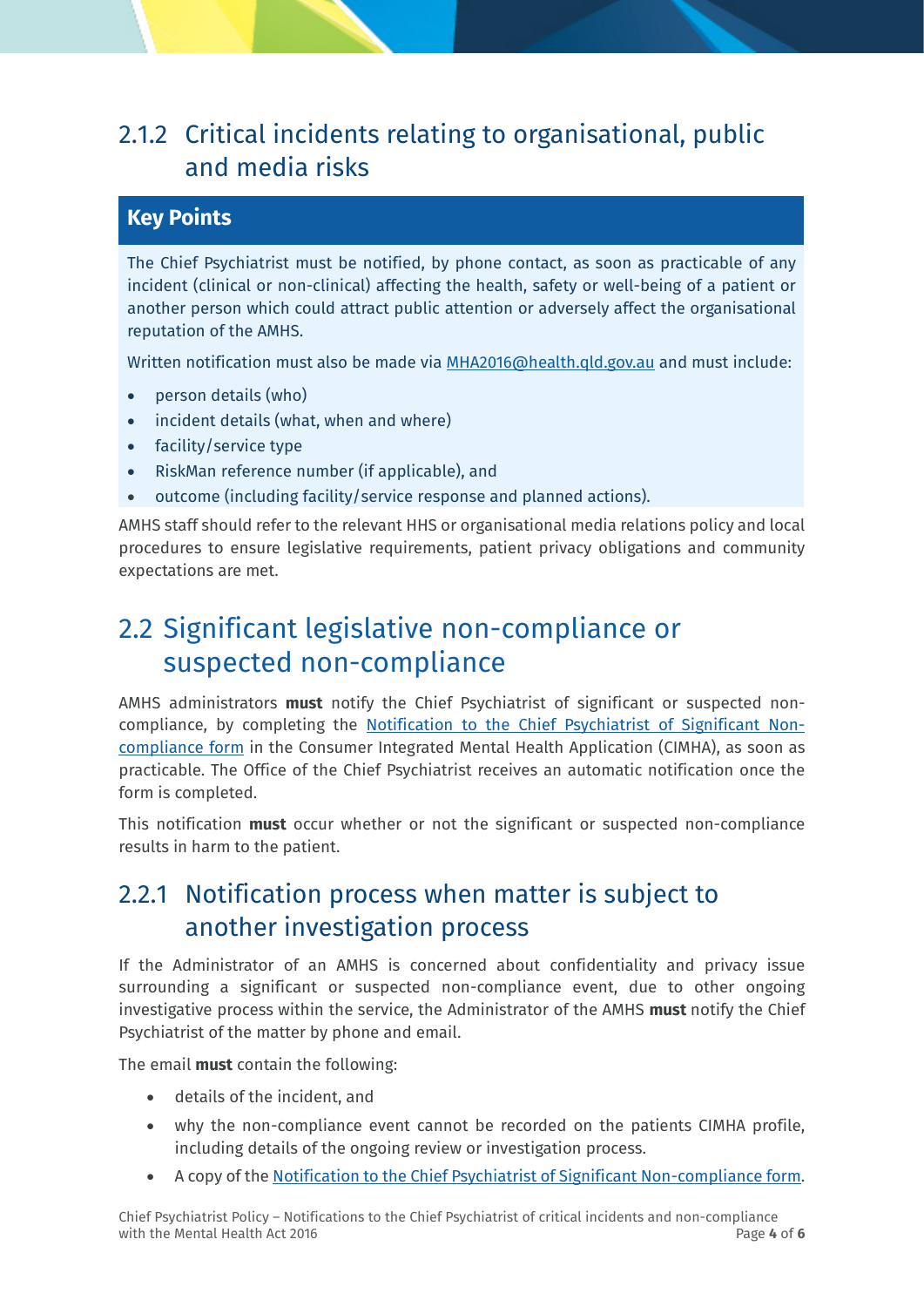The form **must not** be uploaded against the patients CIMHA profile until notification of the outcome of the other investigation/review is provided to the Chief Psychiatrist.

# <span id="page-5-0"></span>**3 Chief Psychiatrist actions**

The Chief Psychiatrist will review notifications of critical incidents and significant or suspected non-compliance, and any associated incident analysis, with a view to identifying clinical governance and systemic issues in relation to the assessment and treatment and care of patients.

### **Key Points**

The Chief Psychiatrist may:

- require the AMHS Administrator to provide specific information about the treatment and care of a patient or patients of the service. The Administrator must comply with the notice.
- require remedial actions and/or system improvements at local service or state-wide levels.
- undertake an investigation under the Act into any incident, legislative breach or suspected legislative breach involving the mental health assessment, treatment and care of a patient/s in an AMHS.
- inform the Private Health Regulation Unit, Office of the Chief Health Officer regarding any actions taken by the Chief Psychiatrist that may be relevant to licensing of private health facilities.

## <span id="page-5-1"></span>**4 Recording**

The AMHS Administrator **must** ensure that the details of the incident or significant legislative non-compliance/suspected non-compliance are recorded in the patient's clinical record. Wherever possible, this should be recorded on CIMHA.

**Issued under section 305 of the** *Mental Health Act 2016***.**

**Dr John Reilly Chief Psychiatrist, Queensland Health 15 April 2020**